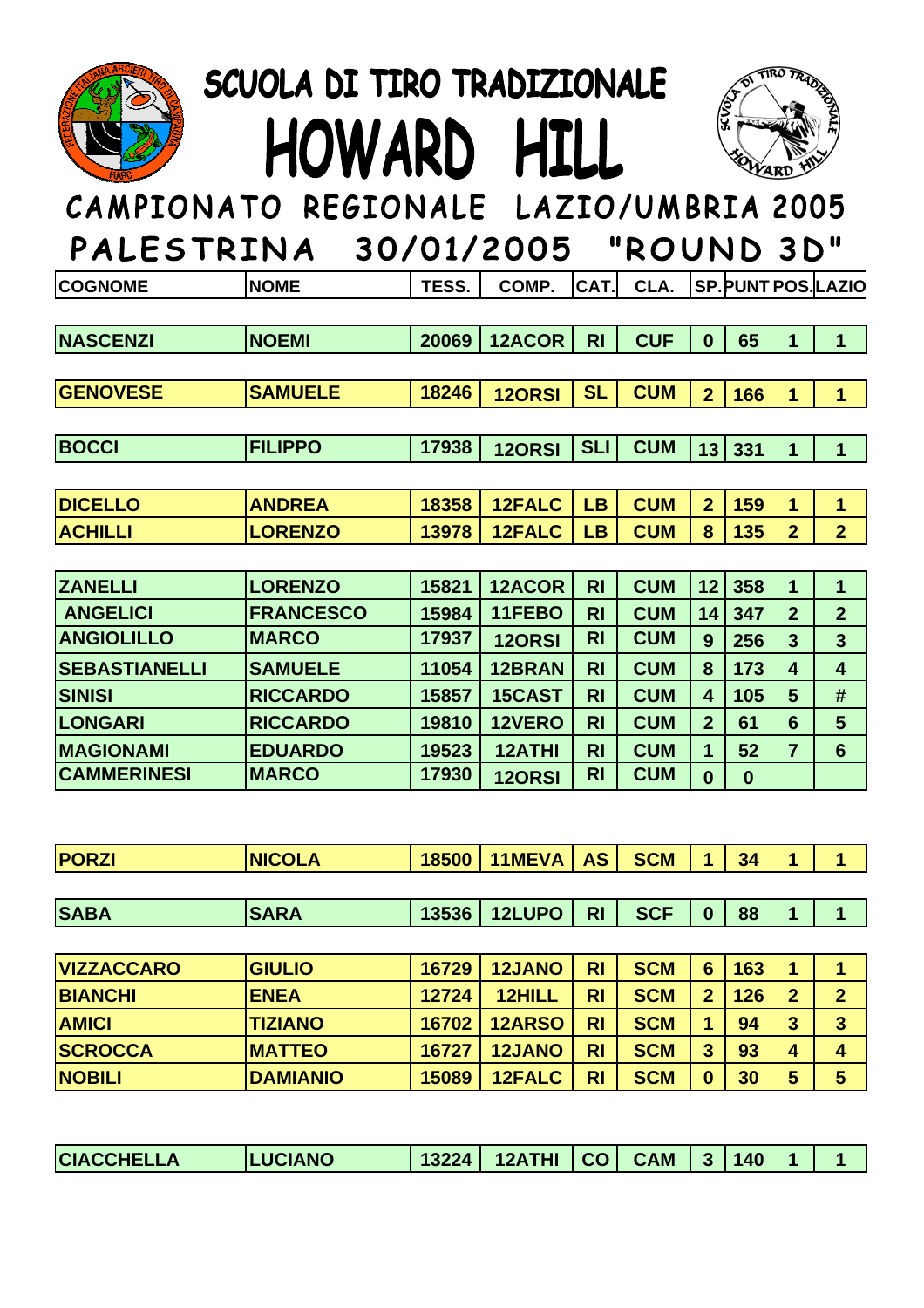| <b>LURASCHI</b>   | <b>ALESSANDRA</b> | 3208 | 12ACOR SLI | <b>CAF</b> |          | 12 291 |           |    |
|-------------------|-------------------|------|------------|------------|----------|--------|-----------|----|
| <b>MONTELEONI</b> | <b>SAMANTHA</b>   | 8002 | 12VERO SLI | <b>CAF</b> | 9        | 196    | $\bullet$ |    |
| <b>CICCHETTI</b>  | <b>IFIORELLA</b>  | 8134 | 12FALC SLI | <b>CAF</b> | $\bf{0}$ | 57     |           | v. |

| <b>ABET</b>       | <b>PIERPAOLO</b> | 11404 | 11FEBO        | <b>AS</b> | <b>CAM</b> | 3 | 173 |                |  |
|-------------------|------------------|-------|---------------|-----------|------------|---|-----|----------------|--|
| <b>TRICCA</b>     | <b>ANTONIO</b>   | 8611  | 12HILL        | AS        | <b>CAM</b> |   | 129 | $\overline{2}$ |  |
| <b>PIACENTINI</b> | <b>ANTONELLO</b> | 16699 | <b>12ARSO</b> | <b>AS</b> | <b>CAM</b> | 3 | 125 | 3              |  |
| <b>CARIANI</b>    | <b>LICURGO</b>   | 9465  | 11MEVA        | <b>AS</b> | <b>CAM</b> | 2 | 109 | 4              |  |

| <b>CRIVELLENTI</b> | <b>CARLA</b>  | 11004 | 12HILL | <b>LB</b> | <b>CAF</b> | 5              | 181 | 4                       |        |
|--------------------|---------------|-------|--------|-----------|------------|----------------|-----|-------------------------|--------|
| <b>FRESNEDA</b>    | <b>PILAR</b>  | 8736  | 12FALC | <b>LB</b> | <b>CAF</b> | $\mathbf{P}$   | 171 | $\overline{2}$          |        |
| <b>CARILLO</b>     | <b>ILINDA</b> | 8585  | 12HILL | LВ        | <b>CAF</b> | 3 <sup>1</sup> | 135 | $\overline{\mathbf{3}}$ | ച<br>J |
| <b>ARMELLO</b>     | <b>MARISA</b> | 9031  | 08LAGO | LB        | <b>CAF</b> | $\mathbf{D}$   | 61  | 4                       |        |

| <b>ROSSIGNOLI</b> | <b>IFRANCESCA</b>  | 5151  | 12BRAN        | <b>RI</b> | <b>CAF</b> | 7        | 223      | 1              |   |
|-------------------|--------------------|-------|---------------|-----------|------------|----------|----------|----------------|---|
| <b>DI BARI</b>    | <b>PAOLA</b>       | 8737  | 12FALC        | <b>RI</b> | <b>CAF</b> | 3        | 145      | $\overline{2}$ |   |
| <b>ALBULINO</b>   | <b>MARIAGRAZIA</b> | 19012 | <b>12JANO</b> | <b>RI</b> | <b>CAF</b> | 6        | 75       | 3              |   |
| <b>CALDAROLA</b>  | <b>GEMMA</b>       | 19089 | 15CAST        | <b>RI</b> | <b>CAF</b> | 2        | 65       | $\overline{4}$ | # |
| <b>GOMES S.</b>   | A. MARIA           | 17958 | 12TRED        | <b>RI</b> | <b>CAF</b> | 4        | 42       | 5              | 4 |
| <b>MASTRODDI</b>  | <b>DANIELA</b>     | 20005 | <b>12FALC</b> | <b>RI</b> | <b>CAF</b> | $\bf{0}$ | $\bf{0}$ |                |   |

| LUSIGNANI        | <b>DARIO</b>    | 8726  | 12TRED        | <b>SL</b> | <b>CAM</b> | 31                      | 457 | 1               |                 |
|------------------|-----------------|-------|---------------|-----------|------------|-------------------------|-----|-----------------|-----------------|
| <b>TOCCI</b>     | <b>PIETRO</b>   | 9292  | <b>12JANO</b> | <b>SL</b> | <b>CAM</b> | 12                      | 337 | $\overline{2}$  | $\overline{2}$  |
| <b>BOCCI</b>     | <b>GIORGIO</b>  | 17932 | <b>120RSI</b> | <b>SL</b> | <b>CAM</b> | 16                      | 327 | 3               | $\overline{3}$  |
| <b>MISURACA</b>  | <b>ETTORE</b>   | 17935 | <b>120RSI</b> | <b>SL</b> | <b>CAM</b> | 12                      | 285 | 4               | 4               |
| <b>BOVE</b>      | <b>MARCO</b>    | 14028 | 12TRED        | <b>SL</b> | <b>CAM</b> | 10                      | 276 | 5               | 5               |
| <b>POMPILI</b>   | <b>ANGELO</b>   | 6138  | <b>12JANO</b> | <b>SL</b> | <b>CAM</b> | 10                      | 275 | $6\phantom{1}6$ | $6\phantom{1}6$ |
| <b>D'ALESSIO</b> | <b>PAOLO</b>    | 19969 | <b>120RSI</b> | <b>SL</b> | <b>CAM</b> | 8                       | 265 | 7               | 7               |
| <b>AMICI</b>     | <b>GILBERTO</b> | 16694 | <b>12ARSO</b> | <b>SL</b> | <b>CAM</b> | 7                       | 249 | 8               | 8               |
| <b>DEMEIS</b>    | <b>CLAUDIO</b>  | 17627 | 12TRED        | <b>SL</b> | <b>CAM</b> | $\overline{\mathbf{4}}$ | 193 | 9               | 9               |
| <b>D'ANTIMI</b>  | <b>GIANLUCA</b> | 18794 | <b>12ARSO</b> | <b>SL</b> | <b>CAM</b> | 8                       | 192 | 10              | 10              |

| <b>DI ROSA</b>       | <b>VITTORIO</b> | 10803 | 12TRED        | <b>SLI</b> | <b>CAM</b> | 37 | 510 | 1               |                         |
|----------------------|-----------------|-------|---------------|------------|------------|----|-----|-----------------|-------------------------|
| <b>MASTROGIACOMO</b> | <b>ANTONIO</b>  | 3201  | 12TRED        | <b>SLI</b> | <b>CAM</b> | 38 | 486 | $\overline{2}$  | $\overline{2}$          |
| <b>PERFETTI</b>      | <b>RICCARDO</b> | 12049 | 12ACOR        | <b>SLI</b> | <b>CAM</b> | 36 | 484 | 3               | $\mathbf{3}$            |
| <b>MORABITO</b>      | NICOLO'         | 4639  | 12VERO        | <b>SLI</b> | <b>CAM</b> | 28 | 472 | 4               | $\overline{\mathbf{4}}$ |
| <b>SIMONI</b>        | <b>ENRICO</b>   | 8133  | <b>12FALC</b> | <b>SLI</b> | <b>CAM</b> | 30 | 471 | 5               | 5                       |
| <b>D'ANTONIO</b>     | <b>ETTORE</b>   | 4000  | 12ACOR        | <b>SLI</b> | <b>CAM</b> | 30 | 468 | $6\phantom{1}6$ | 6                       |
| <b>DI NARDO</b>      | <b>FABRIZIO</b> | 18559 | <b>120RSI</b> | <b>SLI</b> | <b>CAM</b> | 29 | 446 | 7               | 7                       |
| <b>RUGGERI</b>       | <b>FABIO</b>    | 11451 | <b>12JANO</b> | <b>SLI</b> | <b>CAM</b> | 28 | 428 | 8               | 8                       |
| <b>DI NARDO</b>      | <b>MAURO</b>    | 17927 | <b>120RSI</b> | <b>SLI</b> | <b>CAM</b> | 22 | 424 | 9               | 9                       |
| <b>TOCCI</b>         | <b>ROBERTO</b>  | 17931 | 12VERO        | <b>SLI</b> | <b>CAM</b> | 21 | 423 | 10              | 10                      |
|                      |                 |       |               |            |            |    |     |                 |                         |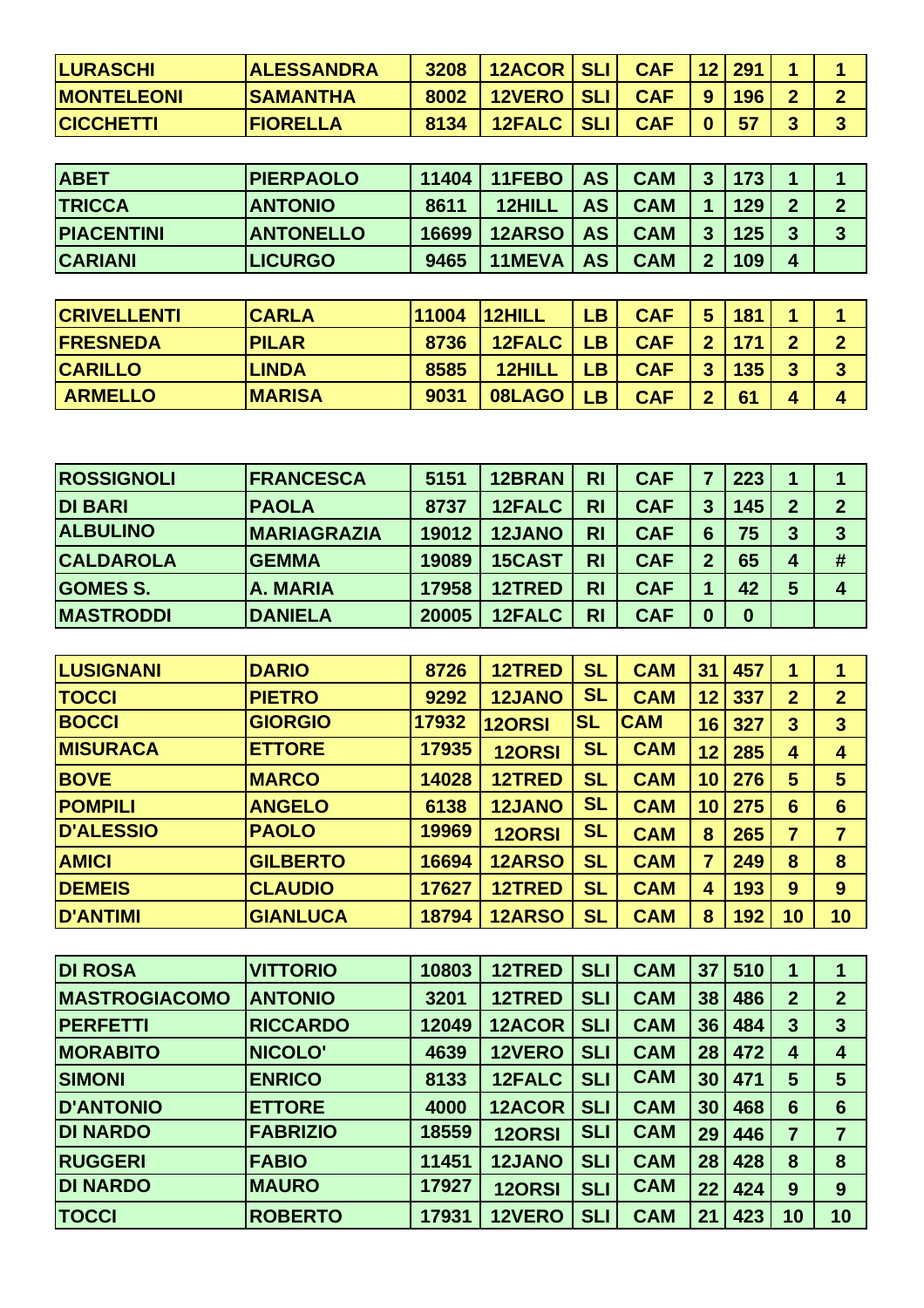| <b>BOCCI</b>       | <b>MARCO</b>        | 17934 | <b>120RSI</b> | <b>SLI</b> | <b>CAM</b> | 21                      | 410              | 11                      | 11                      |
|--------------------|---------------------|-------|---------------|------------|------------|-------------------------|------------------|-------------------------|-------------------------|
| <b>MANZETTI</b>    | <b>STEFANO</b>      | 8001  | 12VERO        | <b>SLI</b> | <b>CAM</b> | 20                      | 405              | 12                      | 12                      |
| <b>FRANCHETTI</b>  | <b>DOMENICO</b>     | 17925 | 12VERO        | <b>SLI</b> | <b>CAM</b> | 19                      | 398              | 13                      | 13                      |
| <b>SPIGARELLI</b>  | <b>MASSIMO</b>      | 17760 | 12TRED        | <b>SLI</b> | <b>CAM</b> | 24                      | 379              | 14                      | 14                      |
| <b>LUDOVICI</b>    | <b>ALESSANDRO</b>   | 12762 | 12VERO        | <b>SLI</b> | <b>CAM</b> | 12                      | 358              | 15                      | 15                      |
| <b>FIORUCCI</b>    | <b>RICCARDO</b>     | 18696 | <b>120RSI</b> | <b>SLI</b> | <b>CAM</b> | 21                      | 336              | 16                      | 16                      |
| <b>DI NARDO</b>    | <b>MASSIMO</b>      | 18558 | <b>120RSI</b> | <b>SLI</b> | <b>CAM</b> | 13                      | 325              | 17                      | 17                      |
| <b>CIACCARINI</b>  | <b>WALTER</b>       | 18698 | <b>120RSI</b> | <b>SLI</b> | <b>CAM</b> | 10                      | 285              | 18                      | 18                      |
| <b>GENOVESE</b>    | <b>ATTILIO</b>      | 18245 | <b>120RSI</b> | <b>SLI</b> | <b>CAM</b> | $\overline{2}$          | 169              | 19                      | 19                      |
| <b>SABA</b>        | <b>GIANANTONIO</b>  | 13475 | 12LUPO        | <b>SLI</b> | <b>CAM</b> | $\mathbf{3}$            | 80               | 20                      | 20                      |
| <b>D'ALESSIO</b>   | <b>PAOLO</b>        | 19969 | <b>120RSI</b> | <b>SLI</b> | <b>CAM</b> | $\mathbf 0$             | $\boldsymbol{0}$ |                         |                         |
| <b>FALOMI</b>      | <b>STEFANO</b>      | 20032 | 12HILL        | <b>SLI</b> | <b>CAM</b> | $\boldsymbol{0}$        | $\boldsymbol{0}$ |                         |                         |
|                    |                     |       |               |            |            |                         |                  |                         |                         |
| <b>DEL SARTO</b>   | <b>ALDO</b>         | 8731  | <b>12FALC</b> | <b>LB</b>  | <b>CAM</b> | $\mathbf{3}$            | 204              | 1                       | $\mathbf{1}$            |
| <b>CENTOFANTI</b>  | <b>SANDRO</b>       | 15357 | <b>12ACOR</b> | <b>LB</b>  | <b>CAM</b> | $\overline{7}$          | 191              | $\overline{2}$          | $\overline{2}$          |
| <b>DI ROMA</b>     | <b>MASSIMO</b>      | 13061 | 11FEBO        | <b>LB</b>  | <b>CAM</b> | 4                       | 168              | $\overline{\mathbf{3}}$ | $\overline{\mathbf{3}}$ |
| <b>PADOVANI</b>    | <b>IVANO</b>        | 10579 | <b>12ACOR</b> | <b>LB</b>  | <b>CAM</b> | $\overline{2}$          | 158              | 4                       | 4                       |
| <b>DI GASPARI</b>  | <b>CORRADO</b>      | 3132  | <b>12ROMA</b> | <b>LB</b>  | <b>CAM</b> | $\overline{2}$          | 151              | $5\phantom{1}$          | $5\phantom{1}$          |
| <b>BELLIZZA</b>    | <b>LUIGI</b>        | 8338  | <b>12CACR</b> | <b>LB</b>  | <b>CAM</b> | $5\phantom{1}$          | 149              | $6\phantom{1}6$         | $6\phantom{1}$          |
| <b>ROSSI</b>       | <b>AMATO</b>        | 4366  | <b>12BRAN</b> | <b>LB</b>  | <b>CAM</b> | 4                       | 147              | $\overline{7}$          | $\overline{7}$          |
| <b>MICHELI</b>     | <b>FRANCESCO</b>    | 9291  | <b>12JANO</b> | <b>LB</b>  | <b>CAM</b> | $\overline{\mathbf{4}}$ | 145              | 8                       | 8                       |
| <b>DICELLO</b>     | <b>GIANNI</b>       | 18356 | <b>12FALC</b> | <b>LB</b>  | <b>CAM</b> | $\overline{3}$          | 138              | 9                       | 9                       |
| <b>SINISI</b>      | <b>FRANCESCO</b>    | 10607 | <b>15CAST</b> | <b>LB</b>  | <b>CAM</b> | $\overline{\mathbf{4}}$ | 127              | 10                      | #                       |
| <b>ACHILLI</b>     | <b>P. FRANCESCO</b> | 13797 | 12FALC        | <b>LB</b>  | <b>CAM</b> | $\mathbf{3}$            | 115              | 11                      | 10                      |
| <b>BONI</b>        | <b>GIUSEPPE</b>     | 15035 | 12CACR        | <b>LB</b>  | <b>CAM</b> | 4                       | 111              | 12                      | 11                      |
| <b>NOBILI</b>      | <b>NICOLA</b>       | 14254 | <b>12FALC</b> | LB         | <b>CAM</b> | $\mathbf{3}$            | 107              | 13                      | 12                      |
| <b>DEL TORCHIO</b> | <b>CARLO</b>        | 15019 | 12ROMA        | LB         | <b>CAM</b> | 6                       | 98               | 14                      | 13                      |
| <b>LIDANO</b>      | <b>MARIO</b>        | 7740  | 12CACR        | LB         | <b>CAM</b> | $\overline{2}$          | 98               | 15                      | 14                      |
| <b>ALBANESI</b>    | <b>CLAUDIO</b>      | 9757  | 12ACOR        | LB         | <b>CAM</b> | $\mathbf 1$             | 97               | 16                      | 15                      |
| <b>MORONI</b>      | <b>EMANUELE</b>     | 16578 | <b>12ROMA</b> | LB         | <b>CAM</b> | $\overline{2}$          | 92               | 17                      | 16                      |
| <b>BASSI</b>       | <b>MARCO</b>        |       | 18901 12HILL  | LB         | <b>CAM</b> | $\mathbf 1$             | 92               | 18                      | 17                      |
| <b>GRAZIOSI</b>    | <b>ANTONIO</b>      | 7815  | <b>12ACOR</b> | LB         | <b>CAM</b> | $\mathbf{1}$            | 92               | 19                      | 18                      |
| <b>ROSSI</b>       | <b>ENRICO</b>       | 4108  | <b>12ATHI</b> | LB         | <b>CAM</b> | $\mathbf 1$             | 87               | 20                      | 19                      |
| <b>ORTOLANI</b>    | <b>PIERLUIGI</b>    | 8744  | 11MEVA        | LB         | <b>CAM</b> | $\bf{0}$                | 83               | 21                      | 20                      |
| <b>BELLISARIO</b>  | <b>AMEDEO</b>       | 16702 | <b>12ARSO</b> | LB         | <b>CAM</b> | $\mathbf{0}$            | 75               | 22                      | 21                      |
| <b>SANTINI</b>     | <b>LUCIANO</b>      | 19951 | <b>12ATHI</b> | LB         | <b>CAM</b> | $\mathbf 1$             | 47               | 23                      | 22                      |
| <b>D'ERAMO</b>     | <b>MASSIMO</b>      | 20072 | 12ACOR        | LB         | <b>CAM</b> | $\bf{0}$                | $\mathbf{0}$     |                         |                         |

| <b>ZANELLI</b>   | <b>IMAURIZIO</b> |      | 15822   12ACOR | <b>RI</b>      | <b>CAM</b> |                 | 12 291 |                            |   |
|------------------|------------------|------|----------------|----------------|------------|-----------------|--------|----------------------------|---|
| <b>BIANCONI</b>  | <b>GINO</b>      | 7345 | <b>12NEPI</b>  | R <sub>l</sub> | <b>CAM</b> |                 | 253    | $\boldsymbol{\mathcal{D}}$ |   |
| <b>DEL SARTO</b> | <b>GUIDO</b>     | 8732 | 12FALC         | <b>RI</b>      | <b>CAM</b> | 10 <sup>1</sup> | 244    | 3                          | J |